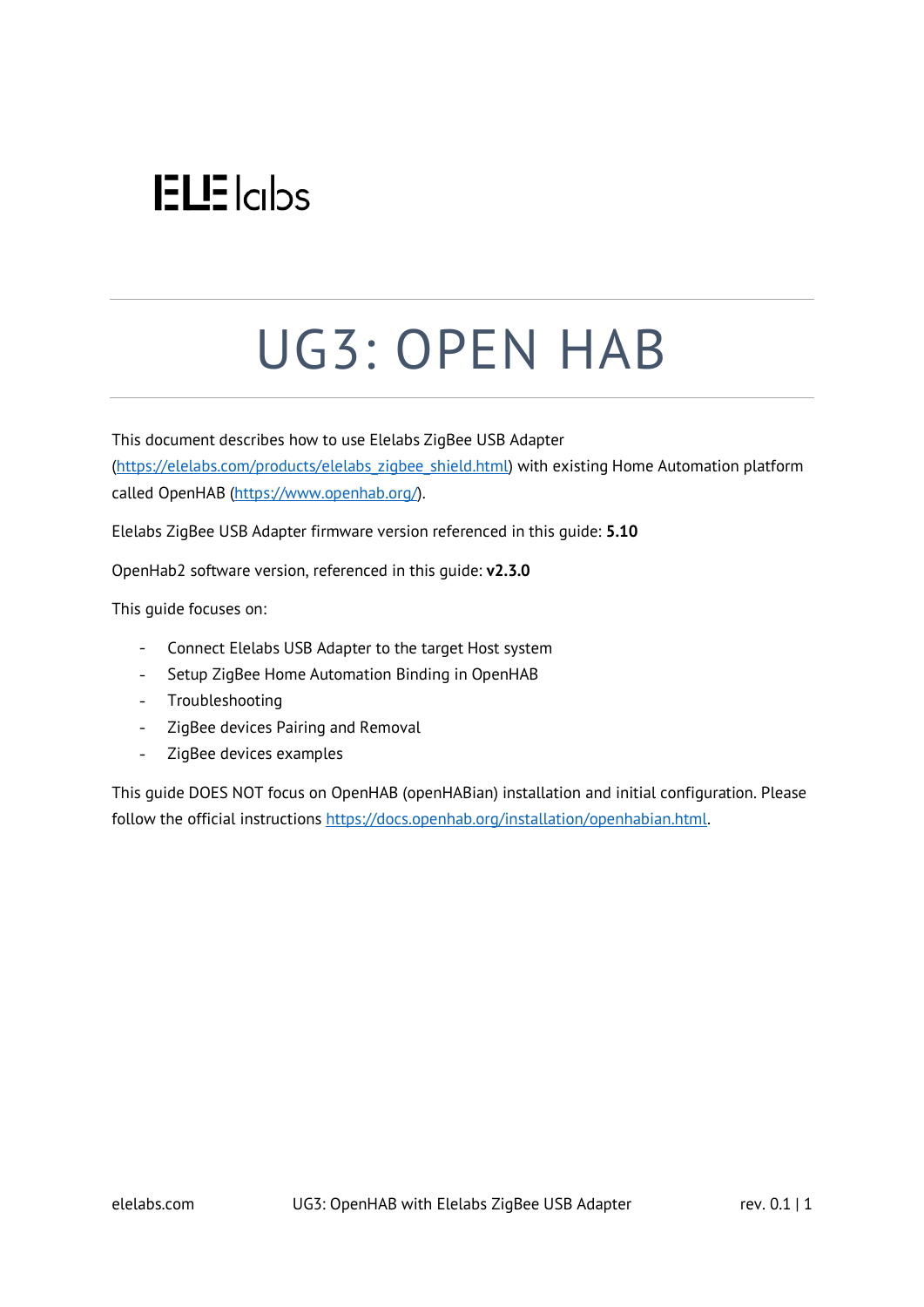## **Table of Contents**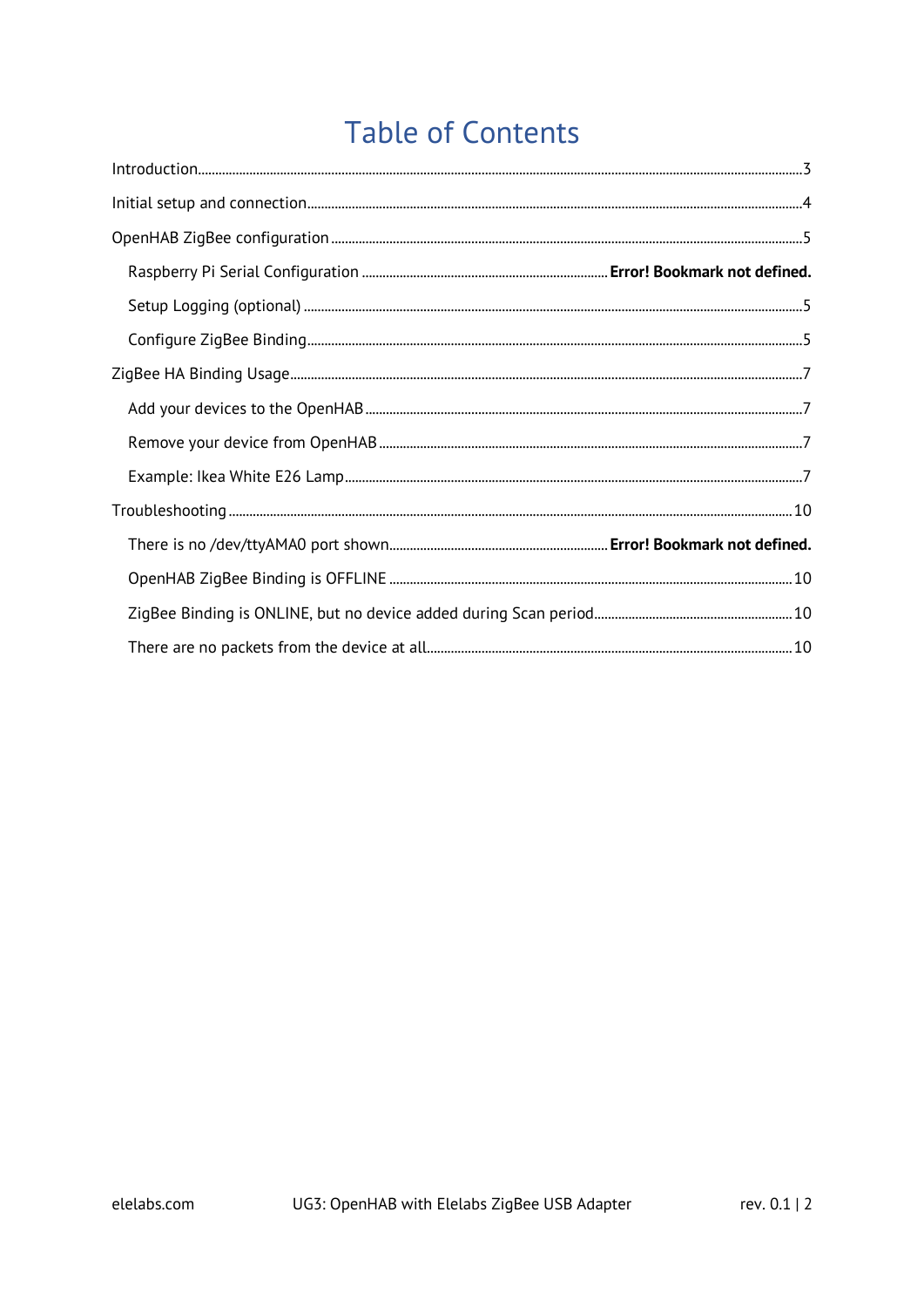### Introduction

<span id="page-2-0"></span>Elelabs ZigBee USB Adapter can be used with a generic Linux machine with OpenHAB installed.



Elelabs ZigBee USB Adapter can be used with Raspberry Pi with OpenHABian installed.

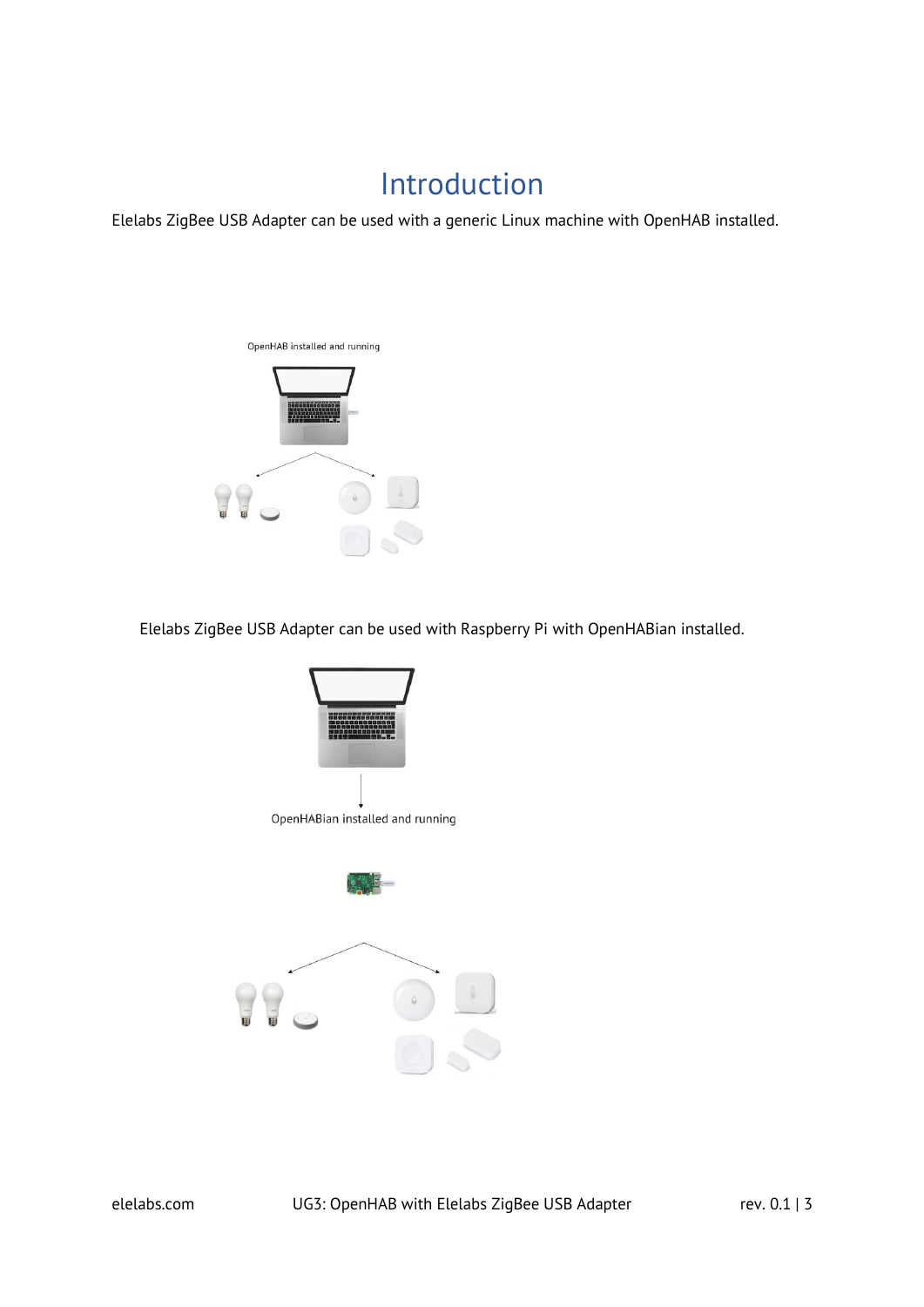## Initial setup and connection

<span id="page-3-0"></span>This guide does not cover OpenHAB (openHABian) installation. We assume, that you can access OpenHAB Web Interface using your browser.

| $\circlearrowright$<br>$\leftarrow$<br>$\rightarrow$ | 192.168.0.103:8080/paperui/index.html#/inbox/search |
|------------------------------------------------------|-----------------------------------------------------|
| ) openHAB                                            | Inbox                                               |
| <b>E</b> Control                                     | $\pm$                                               |
| $\bigoplus$ Inbox                                    | Q<br>Search                                         |
| Configuration                                        |                                                     |
| <b>六</b> Add-ons                                     | Inbox is empty.                                     |
| Preferences                                          | Thing not listed? SEARCH FOR THINGS                 |
|                                                      |                                                     |
|                                                      |                                                     |
|                                                      |                                                     |
|                                                      |                                                     |
|                                                      |                                                     |

Insert the Elelabs ZigBee USB Adapter into your Host machine.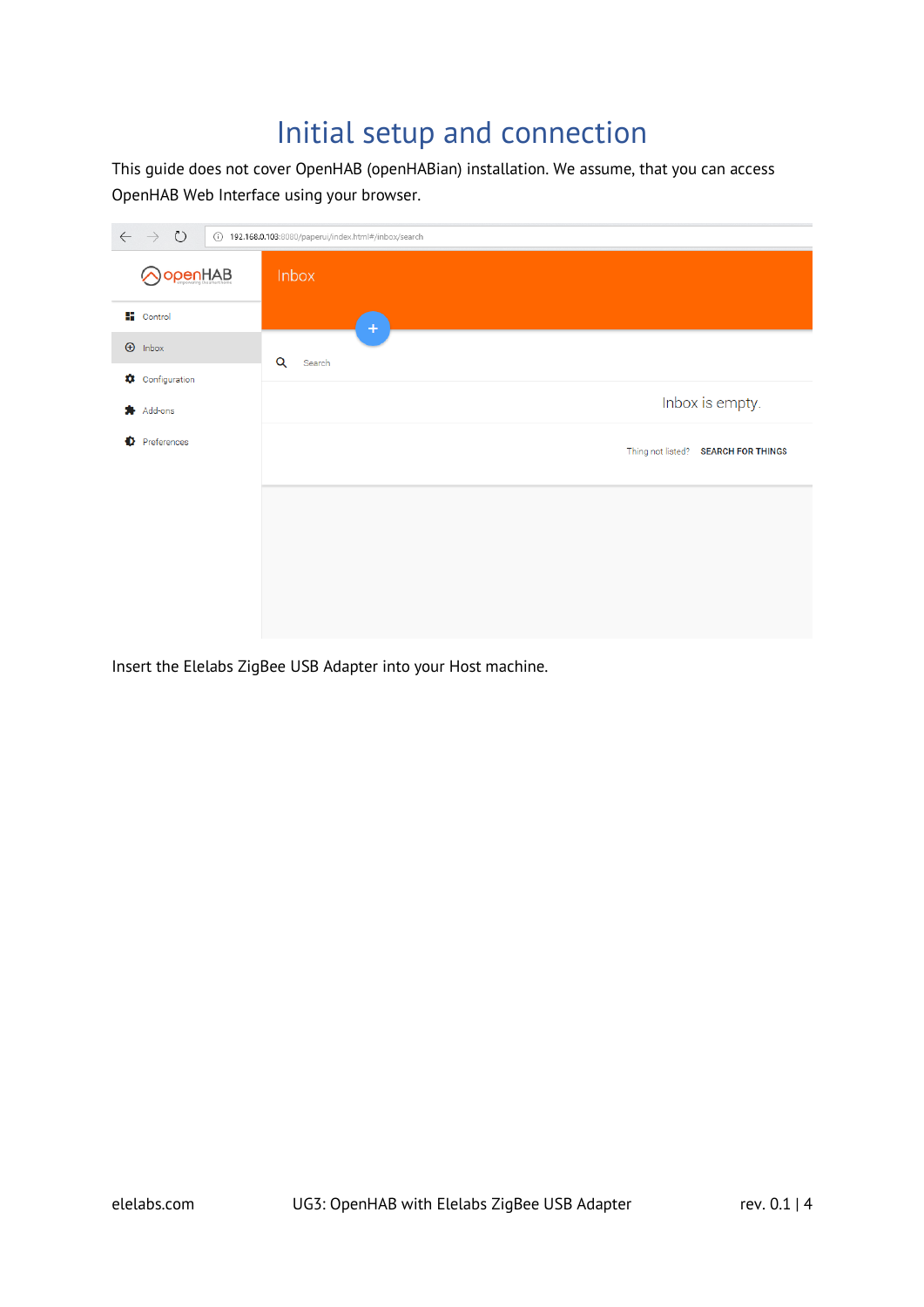## OpenHAB ZigBee configuration

<span id="page-4-0"></span>To work with Elelabs ZigBee USB Adapter from OpenHAB we are using ZigBee Home Automation Binding [\(https://docs.openhab.org/addons/bindings/zigbee/readme.html\)](https://docs.openhab.org/addons/bindings/zigbee/readme.html). We need to install it additionally, as it is not installed by default.

#### Setup Logging (optional)

<span id="page-4-1"></span>To spot any potential issues it's good practice to enable logging, at least during the setup and installation period. To do it:

- Connect to the OpenHAB SSH console using your favourite tool (login:password **openhabian:openhabian**) ssh openhabian@192.168.0.103
- Connect to "Karaf Console" with the following command (more about it you can read here  $\mathbf{r}$ [\(https://docs.openhab.org/administration/console.html\)](https://docs.openhab.org/administration/console.html)): ssh -p 8101 openhab@localhost
- Run 2 commands: log:set debug org.openhab.binding.zigbee log:set debug com.zsmartsystems.zigbee
- Exit "Karaf Console" with Ctrl+D keyboard combination

Now you can view the logs either in the web browser or in the SSH console with the following command [\(https://docs.openhab.org/administration/logging.html\)](https://docs.openhab.org/administration/logging.html) :

openhab-cli showlogs

#### Configure ZigBee Binding

<span id="page-4-2"></span>To setup ZigBee Home Automation binding to work properly with Elelabs ZigBee Raspberry Pi Shield, one need to install the ZigBee Binding in the Add-ons section of the Paper UI. Pay attention, that you need version >= **v2.3.0**. Previous versions do not allow to use Software Flow Control.

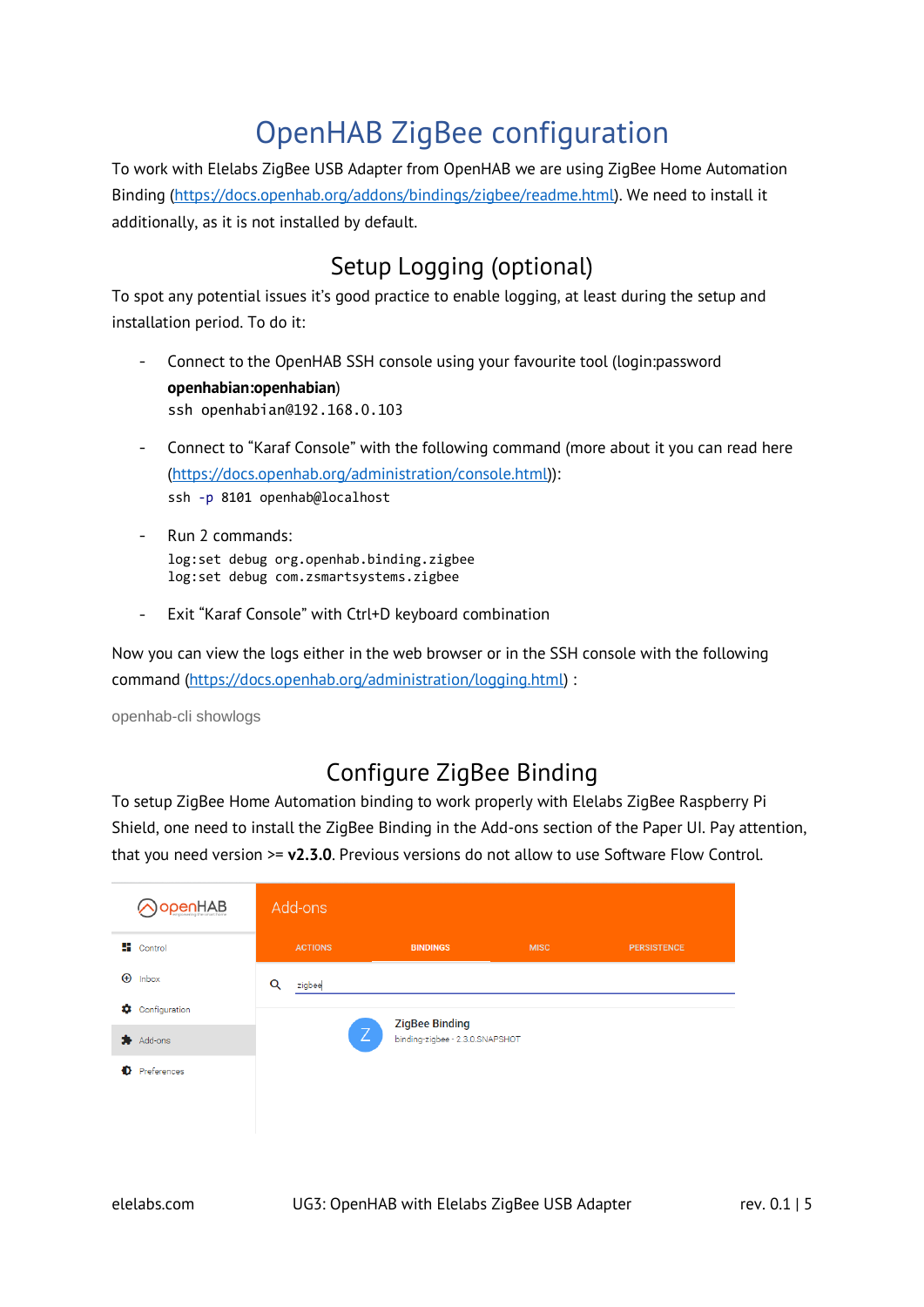Once installed you can go to the *Configuration->Things* section of the menu and add new *Thing.* Select *ZigBee Binding -> Ember EM35x Coordinator* and then Configure it properly:

- $\omega_{\rm{max}}$ Select */dev/ttyUSB0* as Serial Port. If not seen, go to Troubleshooting section.
- Select *Software (XOn/XOff)* as Flow Control.
- Select *57600* as BaudRate.  $\omega_{\rm{max}}$

Save new Thing.

| AopenHAB             | Configuration > Things > Edit > Ember EM35x Coordinator              |
|----------------------|----------------------------------------------------------------------|
| <b>E</b> Control     | $\checkmark$                                                         |
| $\bigoplus$ Inbox    | Name                                                                 |
| Configuration        | Ember EM35x Coordinator                                              |
| System<br>Bindings   | Location                                                             |
| Services             | <b>Configuration Parameters</b>                                      |
| Things               | Configure parameters for the thing.                                  |
| Items                | Others<br><b>Flow Control</b><br>Port                                |
| Add-ons              | Software (XOn/XOff)<br>/dev/ttyAMA0<br>v<br>Serial Port Flow Control |
| <b>D</b> Preferences | Serial Port                                                          |
|                      | <b>Baud Rate</b>                                                     |
|                      | 57600<br>Serial Port Baud Rate                                       |
|                      |                                                                      |
|                      | <b>SHOW MORE</b>                                                     |
|                      |                                                                      |
|                      |                                                                      |

When added, it will take up to 10 seconds to Initialise the component. If successful, then it will indicate as **ONLINE**. If it doesn't change to **ONLINE** go to Troubleshooting section.

| OopenHAB               | Configuration > Things                                                            |
|------------------------|-----------------------------------------------------------------------------------|
| $\blacksquare$ Control | ÷                                                                                 |
| $\bigoplus$ Inbox      | Q                                                                                 |
| ₩.<br>Configuration    | Search                                                                            |
| System                 | <b>Ember EM35x Coordinator ONLINE</b><br>$\mathcal{C}$<br>Ember EM35x Coordinator |
| <b>Bindings</b>        | zigbee:coordinator_ember:5b84e728                                                 |

The ZigBee Binding is now configured, and you can start using it.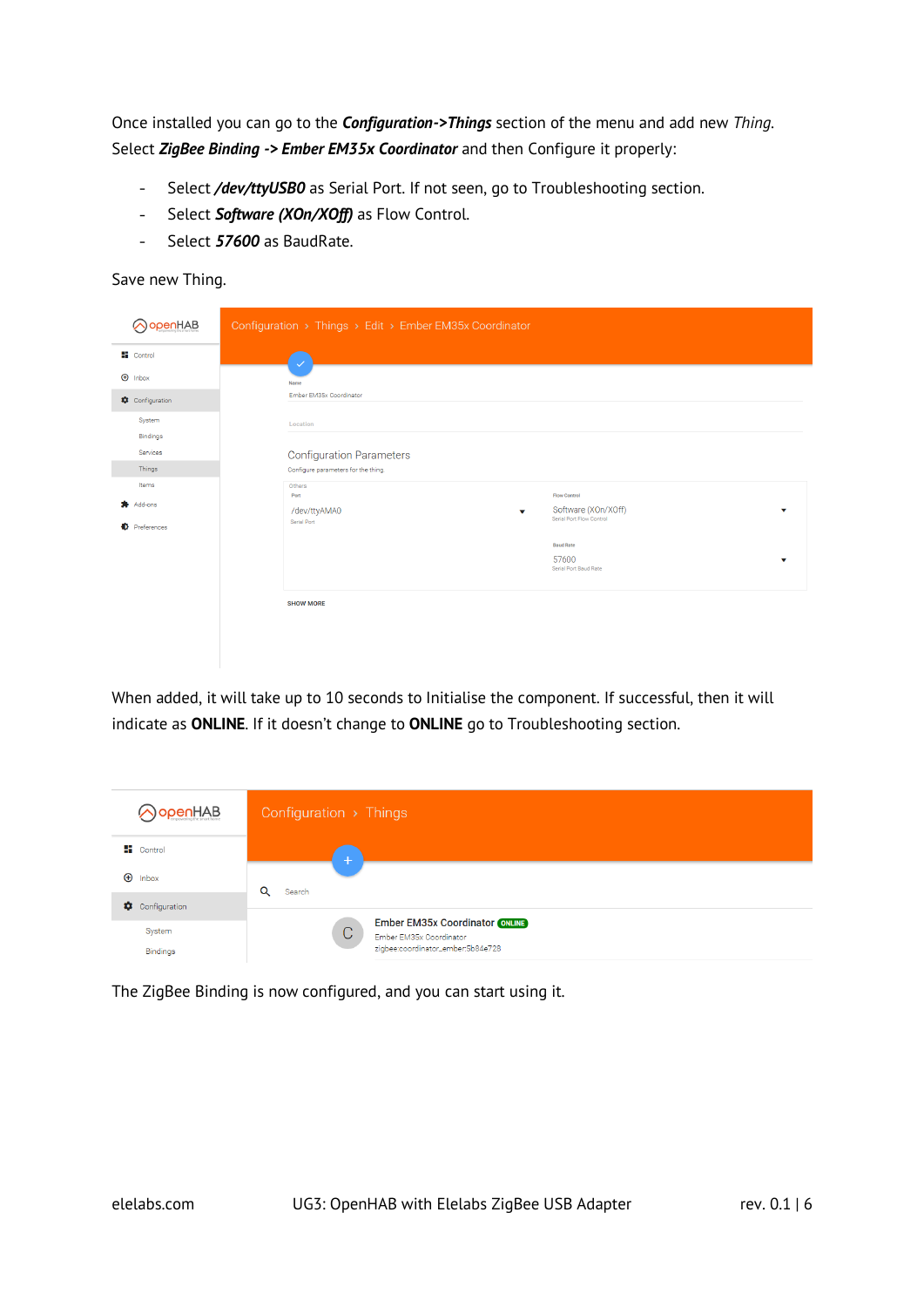## ZigBee HA Binding Usage

<span id="page-6-0"></span>Once ZigBee Binding is added and configured properly you can start to use it.

#### Add your devices to the OpenHAB

<span id="page-6-1"></span>Open the *Inbox* section and press the scan button.

| <b>O</b> openHAB<br><b>ET</b> Control              | Inbox<br>$+$                        | $\widehat{\mathcal{F}}$<br>æ |
|----------------------------------------------------|-------------------------------------|------------------------------|
| $\oplus$ Inbox $\oplus$<br>Configuration           | Q Search                            | CLEAR<br>$\hat{\cdot}$       |
| Add-ons<br><b>N</b> Rules<br>$\bullet$ Preferences |                                     |                              |
|                                                    | Thing not listed? SEARCH FOR THINGS |                              |

When you will call it, you have 60 seconds to add the device. It's easier to track the process in the logs. During this period, you need to follow Device manual to put it in Association mode. Sometimes you just need to give it power.

If the device is found, you will be able to see it in the logs and in the Web UI.

#### Remove your device from OpenHAB

<span id="page-6-2"></span>Open *Configuration->Things* menu and press *Delete* button near the device.

#### Example: Ikea White E26 Lamp

<span id="page-6-3"></span>This example is done with Ikea White E26 lamp. but is applicable to other products as well.



To control Ikea E26 bulb using OpenHAB, one first needs to reset it.

Once it is reset, you can follow the regular process to Add it to the OpenHAB.

elelabs.com UG3: OpenHAB with Elelabs ZigBee USB Adapter rev. 0.1 | 7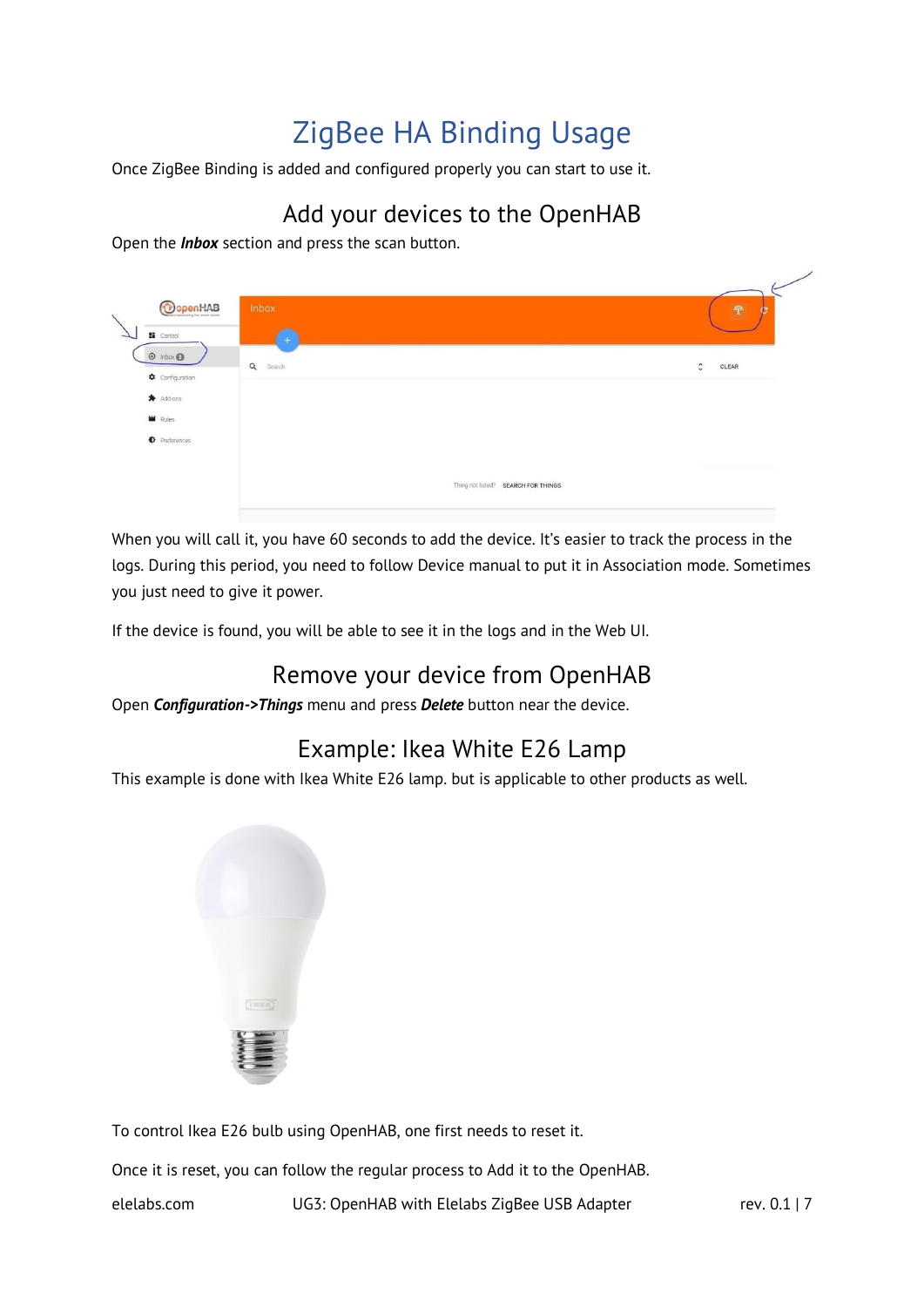- Call Scan procedure using ZigBee Binding  $\equiv$
- Power ON the Lightbulb  $\frac{1}{2}$
- Confirm it's added to the OpenHAB  $\equiv$

Now you can control it directly or use in the scenarios.

| -                    |                                                                                                            |
|----------------------|------------------------------------------------------------------------------------------------------------|
| OpenHAB              | Configuration > Things                                                                                     |
| <b>E</b> Control     | $\pm$                                                                                                      |
| $\bigoplus$<br>Inbox | Q<br>Search                                                                                                |
| Configuration        |                                                                                                            |
| System<br>Bindings   | <b>Ember EM35x Coordinator ONLINE</b><br>C<br>Ember EM35x Coordinator<br>zigbee:coordinator_ember:5b84e728 |
| Services             | IKEA of Sweden TRADFRI bulb E27 WS opal 980Im ONLINE                                                       |
| Things               | D<br>ZigBee Device<br>zigbee:device:5b84e728:000b57fffed48860                                              |
| Items                |                                                                                                            |
| Add-ons              |                                                                                                            |
| Preferences<br>Ð     |                                                                                                            |

Once device is added, you can configure it and create new control elements for it:

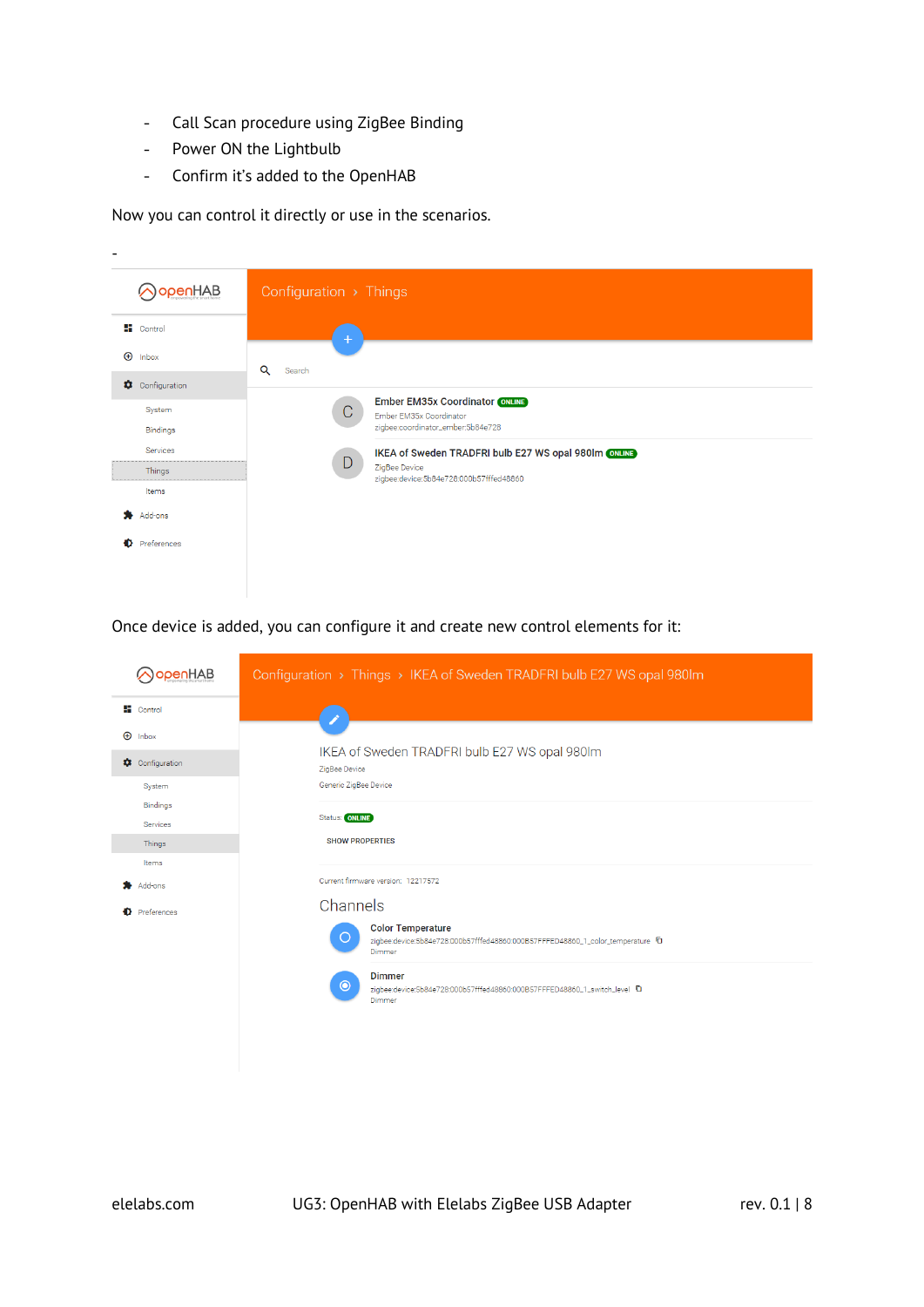#### Then it's available for control.

| <b>benHAB</b>          | Control                                                 |       |
|------------------------|---------------------------------------------------------|-------|
| $\blacksquare$ Control |                                                         |       |
| $\bigoplus$<br>Inbox   |                                                         |       |
| Configuration<br>۰     | <b>IKEA of Sweden TRADFRI</b><br>bulb E27 WS opal 980lm | Ø     |
| Add-ons                | Ð<br>Dimmer                                             | $0\%$ |
| Preferences            |                                                         |       |